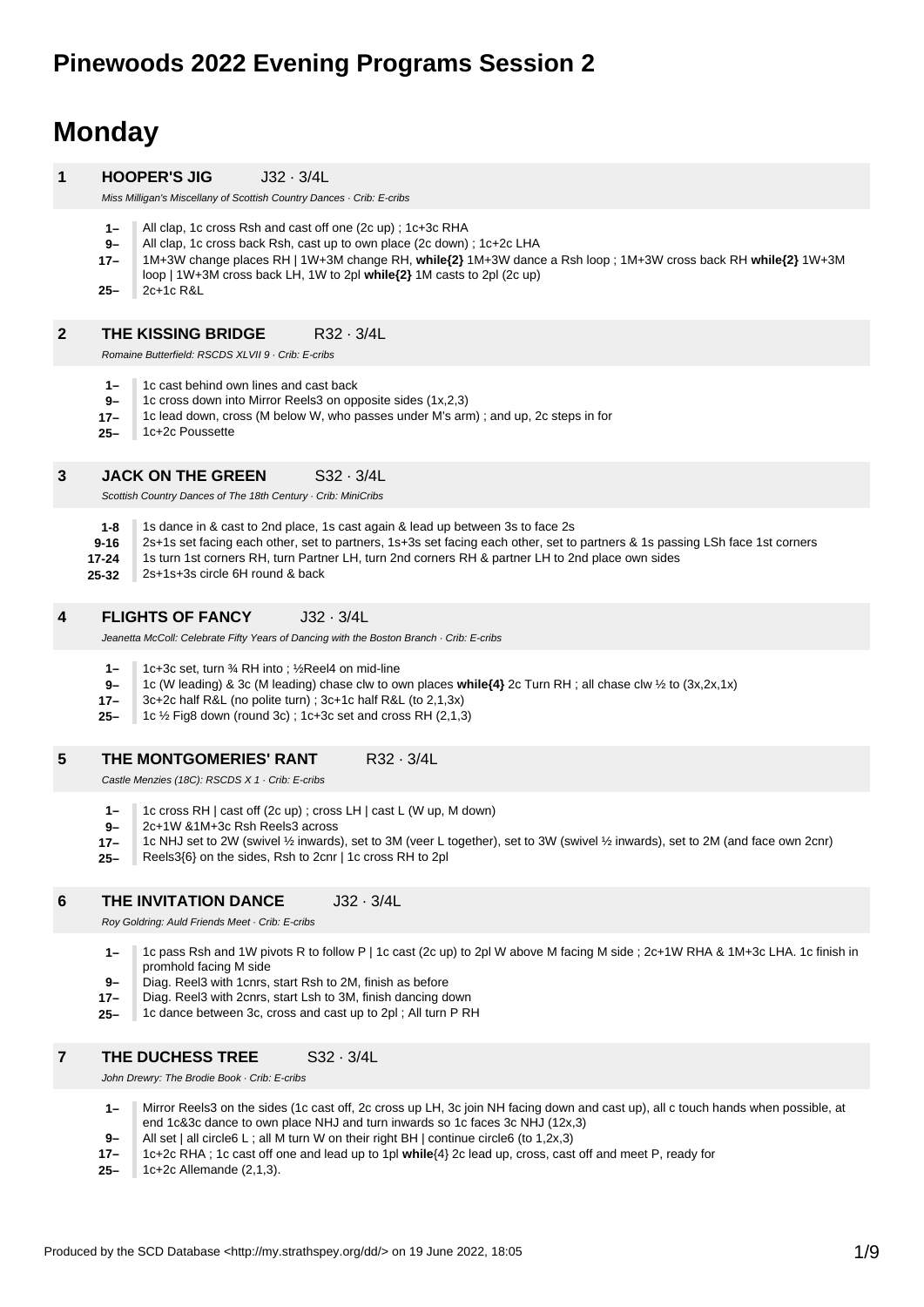## **8 SHIFTIN' BOBBINS** R32 · 3/4L

Roy Clowes: Thirty Popular Dances, Volume Two · Crib: E-cribs

- **1–** 1c cross down RH (2c up) to 2plx in DTr position with corners | set as DTr ; cast up, meet and dance down to 2pl in middle
- **9–** 2M+1W+3M RHA, **while**{4} 2W+1M+3W LHA ; 1c followed by 2c+3c dance down the middle
- **17–** 3c+2c+1c dance up the middle, 3c casting to 3pl, flowing into ; 1W+2M+3M LHA, **while**{4} 1M+2W+3W RHA
- **25–** 1c dance to top, cast off one ; ½ Fig8 up round 2c.

#### **9 THE SAUCHIE HAUGH** S32 · 2/4L

George S Emmerson: The Leaflet Dances with Music · Crib: E-cribs

- **1–** 1c lead down the middle and up (2c step in)
- **9–** 1c+2c Rondel (2,1)
- **17–** 2c+1c NHJ A{1}&R{1} | turn BH ; open into circle4 L (to 2,1)
- **25–** 2c+1c Poussette

#### **10 SLEEPY MAGGIE** R32 · 3/4L

Alexander Bowman: RSCDS XI 5 · Crib: E-cribs

- **1–** 1c+2c circle4 to the left ; 1c set | cast off (2c up)
- **9–** 1c+3c RHA ; LHA, 1c finish facing 1cnrs
- **17–** 1c set to and turn corners, finish facing 1cnrs
- **25–** Reels3{6} with cnrs (Lsh to 1cnr), 1c cross RH (2,1,3).

## **Tuesday**

#### **11 LAMB SKINNET** J32 · 3/4L

Thompson (18C): RSCDS XIV 12 · Crib: E-cribs

- **1-** 1c set, cast off one place (2c up), ½ Fig8 up round 2c (2,1x,3)
- **9-** Repeat with 3c (2,3,1)
- **17-** 1c lead to top: in{1}, up{2}, out{1}, 2c+3c up on [19-20] ; set to P | cast off (2c up)
- **25-** 2c+1c R&L (2,1,3)

#### **12 ORPINGTON CALEDONIANS** R32 · 3/4L

John Brenchley: RSCDS XLIX 2 · Crib: E-cribs

- **1--** 1c set | 1W followed by 1M cast off 1pl (2c up on 5-6) and cross | 1c+3c turn LH ½ on sidelines (1M+3M face out) (2,3,1x)
- **9--** 3c+1c L-Chain (1M face out)
- **17--** 1M followed by 1W cast up (3c down on 19-20) and cross ; 2c+1c RHA (1M+2W face out) (2,1,3)
- **25--** Reels3 on the sides, 1c Lsh to 3c (2,1,3)

#### **13 THE COMPLIMENT** S32 · 2/4L

Roy Goldring: 22 Social Dances by Roy Goldring with Music · Crib: E-cribs

**1–** 1c+2c Poussette

- **9–** 1W+2W dance between P, split and dance round P to places ; All turn P EH 1½ (1c use RH, 2c LH) (1x,2x)
- **17–** 1M+2M dance between P, split and dance round P to places ; All turn P EH 1½, finish 1c facing 2c, NHJ
- **25–** 1c set to 2c | Circle4 L ½ ; turn P BH 1½ (2,1)

#### **14 KRISTI'S CONUNDRUM** J32 · 3/4L

Bruce Herbold: Excited States · Crib: E-cribs

- **1--** 1c+2c Circle4 R ; and back, into
- **9--** 1c+2c Allemande (2,1,3)
- **17--** 1c set advancing pivoting R to DTr position | All 6 bars of DTr, finish 1c RHJ to 1cnr
- **25--** CPCP to (2,1,3)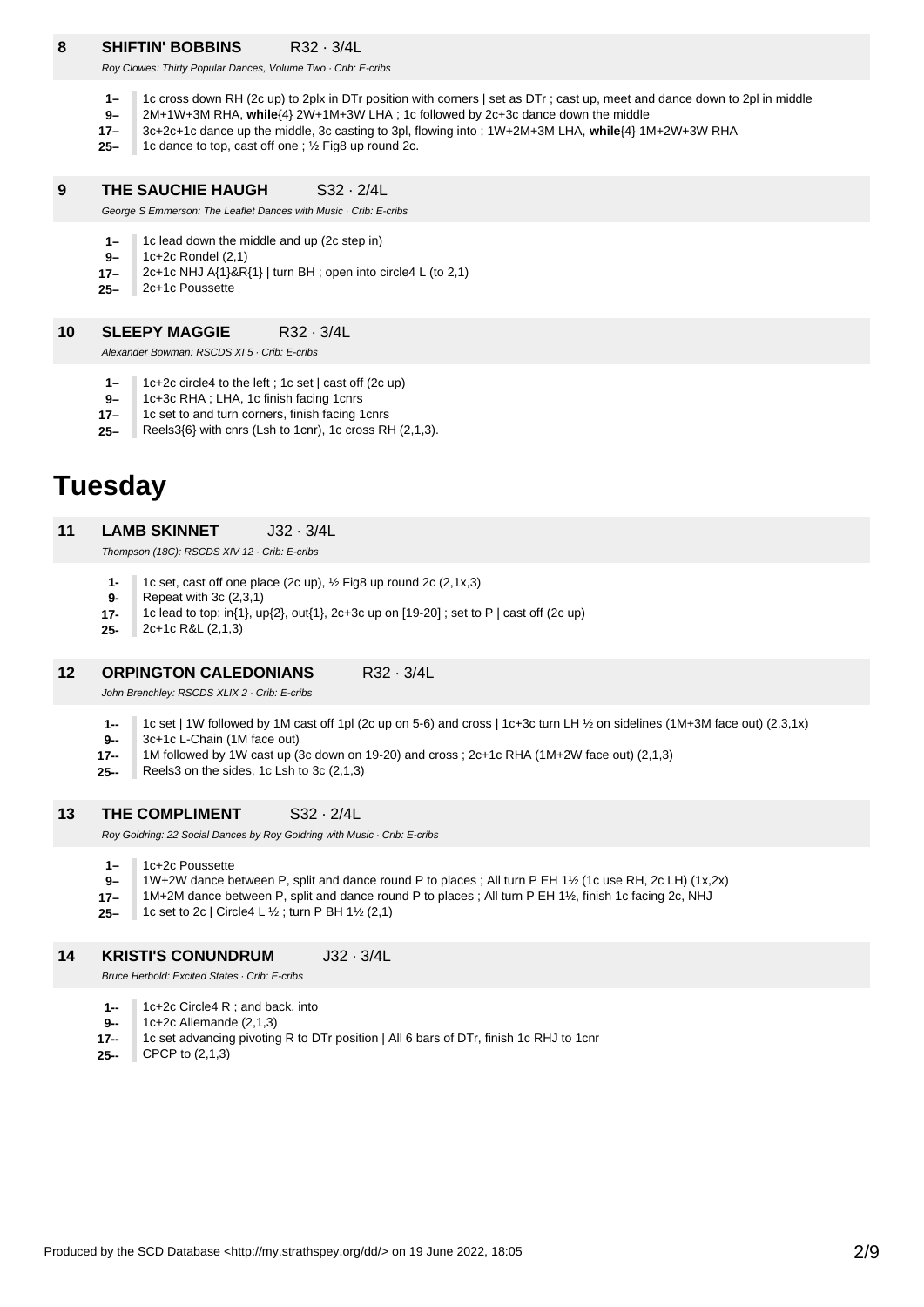### **15 BONNIE STRONSHIRAY** S32 · 3/4L

Robert M Campbell: Glasgow Assembly And Other Scottish Dances · Crib: E-cribs

- **1–** 1c+2c Half Reel Progression (both turn BH ¾ onto midline, ½ Reel4, turn BH ¾) to (2,1,3)
- **9–** 1c set advancing and passing, turn 1cnrs BH to finish between end couples ; repeat with 2cnrs to finish (2,1x,3)
- **17–** 2c+1c+3c cross RH (1c face out and corners face in diagonally) | [19-20] corners advance {1} and retire {1} **while**{2} 1c casts R to finish between end couples ; in lines across all change places RH (up / down) | Repeat [19-20] from new places, 1c finish BtoB facing 4cnr (2cnr persons)
- **25–** 1c ½Reel4 with these cnrs, pass Lsh round P to face 3cnr (1cnr persons) ; ½Reel4 with these cnrs, at end turn RH to 2pl own sides

#### **16 THE RAMBLING PITCHFORK** R32 · 3/4L

Iain Boyd: All Kinds Of Everything · Crib: MiniCribs

- **1-8** 1s+2s+3s dance reflection reels of 3 on own sides (1s in & down to start)
- **9-16** 1L followed by 1M dances Tandem Fig of 8 round 2s & ends crossing to opposite sides but with nearer hands joined.
- **17-24** 1s dance down middle & 1/2 turn (1L under 1M's arm) to own sides & dance up to the top
- **25-32** 1s+2s dance Poussette. 2 1 3

#### **17 FOLLOW ME HOME** J32 · 3/4L

Ellie Briscoe: RSCDS XXXVIII 3 · Crib: E-cribs

- **1–** 1c set | cross RH ; cast off (2c up) | turn ¾ LH
- **9–** BiL with 1cnrs | 1/2 turn 1cnrs RH ; 1c followed by 1cnrs chase clw round 4cnrs to leave 1cnrs in exchanged places, and join LH to 2cnr, RH to P
- **17–** BiL with 2cnrs | 1/2 turn 2cnrs LH ; 1c followed by 2cnrs chase cclw, 1c crossing Lsh to 2plx facing out (3x,1x,2x)
- **25–** ½ Lsh Reels3 on the sidelines ; All set and cross (2,1,3)

#### **18 GRAMACHIE** S32 · 3/4L

Miss Milligan's Miscellany of Scottish Country Dances · Crib: E-cribs

- **1--** 1c+2c set | cross RH ; repeat (1,2,3)
- **9--** 1c lead down {3}, lead up {3} | cast and face 1cnrs (2c up)
- **17--** Set to and Turn Corners (2,1x,3)
- **25--** All A&R ; 1c turn P BH 1½ (2,1,3)

#### **19 POLHARROW BURN R32 · 5/5L**

Hugh Foss: Magazine Dances 2005-2009 · Crib: E-cribs

- **1–** 1c & 3c cross | cast off (2c & 4c up) ; ½ Fig8 up round 2c/4c (2,1,4,3,5)
- **9–** 1c & 3c turn P RH ; turn P LH to face 1cnrs **while{8}** 2c & 5c cross RH and chase clw to other end of set, 2M & 5W leading P (5,1,4,3,2)
- **17–** 1c & 3c diag. ½Reels4 with 1cnrs (1diags), pass Lsh ; repeat on 2diags
- **25–** Repeat with 3cnrs (1diags) ; 1c & 3c turn LH | cast off on own side (4c & 5c up) to (2,4,1,5,3)

#### **20 CHASED LOVERS** J32 · 3/4L

Tim Wilson: World Wide Weavings · Crib: E-cribs

- **1--** 1c set | cross down no hands (2c up) ; cast behind 3c and up the midline, W in front of P
- **9--** 2M + 1W (1M following) + 3W Lsh diag Reel3, at end 1c pivot R to face down. 1M in front
- **17--** 2W+1M (1W following) +3M Rsh Diag. Reel3, 1c finish facing 1cnr
- **25--** 1c+1cnrs Cnrs Pass and Turn, pass Rsh ; 1c+2cnrs Cnrs Pass and Turn, 1c crossing to (2,1,3)

#### **21 SUGAR CANDIE** S32 · 3/4L

RSCDS XXVI 9 · Crib: E-cribs

- **1–** 1c set | cast off (2c up), pass Lsh and cast R round 1cnr, to finish BtoB in the centre, M facing down, W up
- **9–** 1W+2c & 1M+3c circle3, at end 1c swivels R to face P ; 1c set, turn ¾ BH to face 1cnrs (open out with 1M using RH to assist P)
- **17–** Turn CPCP
- **25–** Reels3{6} with corners, Lsh to 1cnr, 1c cross RH to (2,1,3)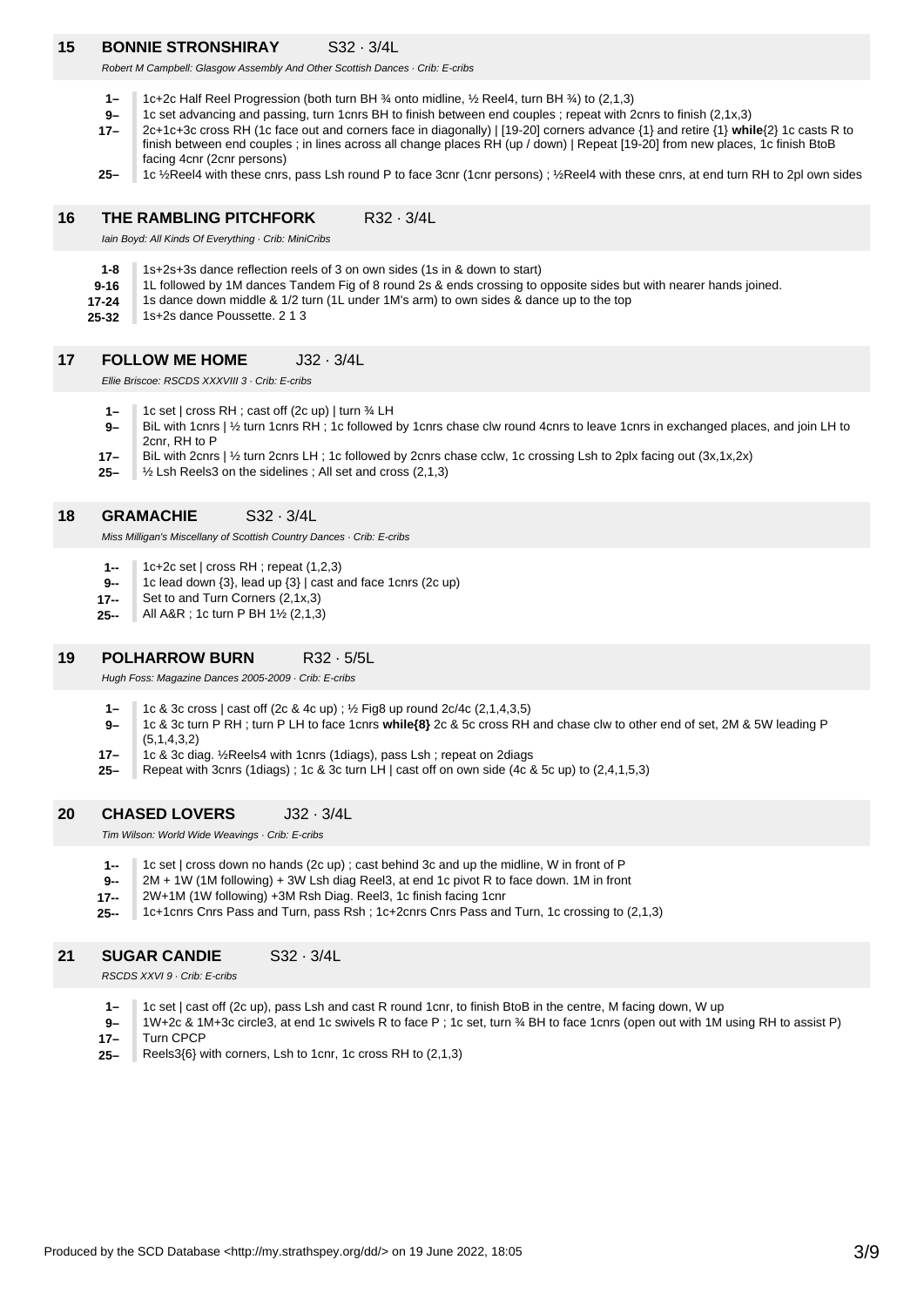## **22 THE ROYAL DEESIDE RAILWAY** R32 · 3/4L

Ron Arrowsmith: RSCDS XL 9 · Crib: E-cribs

- **1–** 1c (no hands) dance down cross below 3c and (2c up) cast up to 2W ; 1c (1W leads)+2W RHA
- **9–** 1c+2M LHA, finish facing up, 1M behind 1W ; dance up and cast off on own side to 3M (1W leading)
- **17–** 1c+3M RHA ; 1c+3W LHA, 1c finish facing down, 1W leading
- **25–** 1c dance down between 3c, cast up on own side to 2pl ; 2c+1c+3c turn RH

After 2nd turn new 3c step up on [1-2]

# **Wednesday**

**23 THE JUBILEE JIG** J32 · 3/4L

RSCDS: The Leaflet Dances with Music · Crib: E-cribs

- **1–** 1M casts off one (2M up) | 1M+3W set (not advancing) ; turn RH to own side
- **9–** 1W casts off one (2W up) | 1W+3M set ; turn LH (to 2,1,3)
- **17–** 2c+1W & 1M+3c RHA, 1c finish in centre LHJ, facing opposite sides ; 1c set | dance out to opposite side (2,1x,3)
- **25–** 1M+2c & 1W+3c RHA, 1c finish in centre LHJ facing own sides ; 1c set | dance out (2,1,3).

#### **24 MATHILDE IS A DELIGHT** S32 · 3/3L

Raphaëlle Orgeret: RSCDS L 6 · Crib: E-cribs

**1--** Grand Chain (1,2,3)

- **9--** 1W followed by 1M cast off 1pl and cross to 2plx (2c up on 11-12) ; 1M followed by 1W cast off 1pl and cross to 3pl (3c up on 15-16) (2,3,1)
- **17--** All set | turn P RH  $\frac{1}{2}$  and twirl R to opposite side | set (2x,3x,1x)
- **25--** ½ circle6 to (1,3,2) | 2c+1c "The Capstan": 1c (start inwards) + 2c (outwards) dance 1½ times "easy shoulder" round 3c on the side (1c loop into 3pl). (2,3,1)

#### **25 FLOWERS OF EDINBURGH** R32 · 3/4L

RSCDS I 6 · Crib: E-cribs

- **1–** 1W followed by 1M casts off 2, 1W crosses below 3c and casts up M side **while** 1M dances up the middle, both to P's place {6} | 1c set
- **9–** 1c repeat with 1M casting, finishing in original places
- **17–** 1c lead down the middle and up
- **25–** 1c+2c Poussette

#### **26 ROARING JELLY** J32 · 3/4L

Hugh Foss: Glendarroch Scottish Dance Sheets · Crib: E-cribs

- **1–** 1c cross RH | cast off (2c up) ; cross RH, 1c casts R round 3cnr to finish in line across between 2cnr and 3cnr
- **9–** Circle6 and back
- **17–** 1c change places up/dn RH | Fig8 round 4cnr and 1cnr, start Rsh), finish on sideline facing 2cnr
- **25–** 1c Reels3{6} on opposite sides (Rsh to 2cnr) | cross RH

#### **27 JOHN MCALPIN** S32 · 3/4L

Hugh Foss: Magazine Dances 2005-2009 · Crib: E-cribs

- **1–** 1c advance and touch RH {1}, retire {1} | cross LH ; lead down RH (2c up) | turn LH to face 1cnrs
- **9–** Turn CPCP (to 2,1,3)
- **17–** 2W+1W+3W set, advance ; retire, and set, **while{8}** 2M+1M+3M stand | set ; A&R
- **25–** All cross RH | ½ circle6 L ; All cross LH | ½ circle6 R (to 2,1,3)

#### **28 THE AUCTIONEER** R32 · 3/4L

Dan Blim: Reeladelphia 2 · Crib: SCDDB Contributed Cribs & Diagrams

- **1-8** 1st Turn R, cast to 2nd place and turn L to face 1st corners. 2s step up on 3 and 4
- **9-16** Set to corners and partner (Hello Goodbye) ending 1M above, 1L below, left shoulder to left shoulder
- **17-24** RHA once around. Supporting couples chase halfway as 1s turn L 1 1/2 to face 1st corner position

**25-32** 1s dance half reel of 4 with 1st corners, pass Right shoulder to dance reel of 4 with 2nd corners, end passing R shoulders to progressed places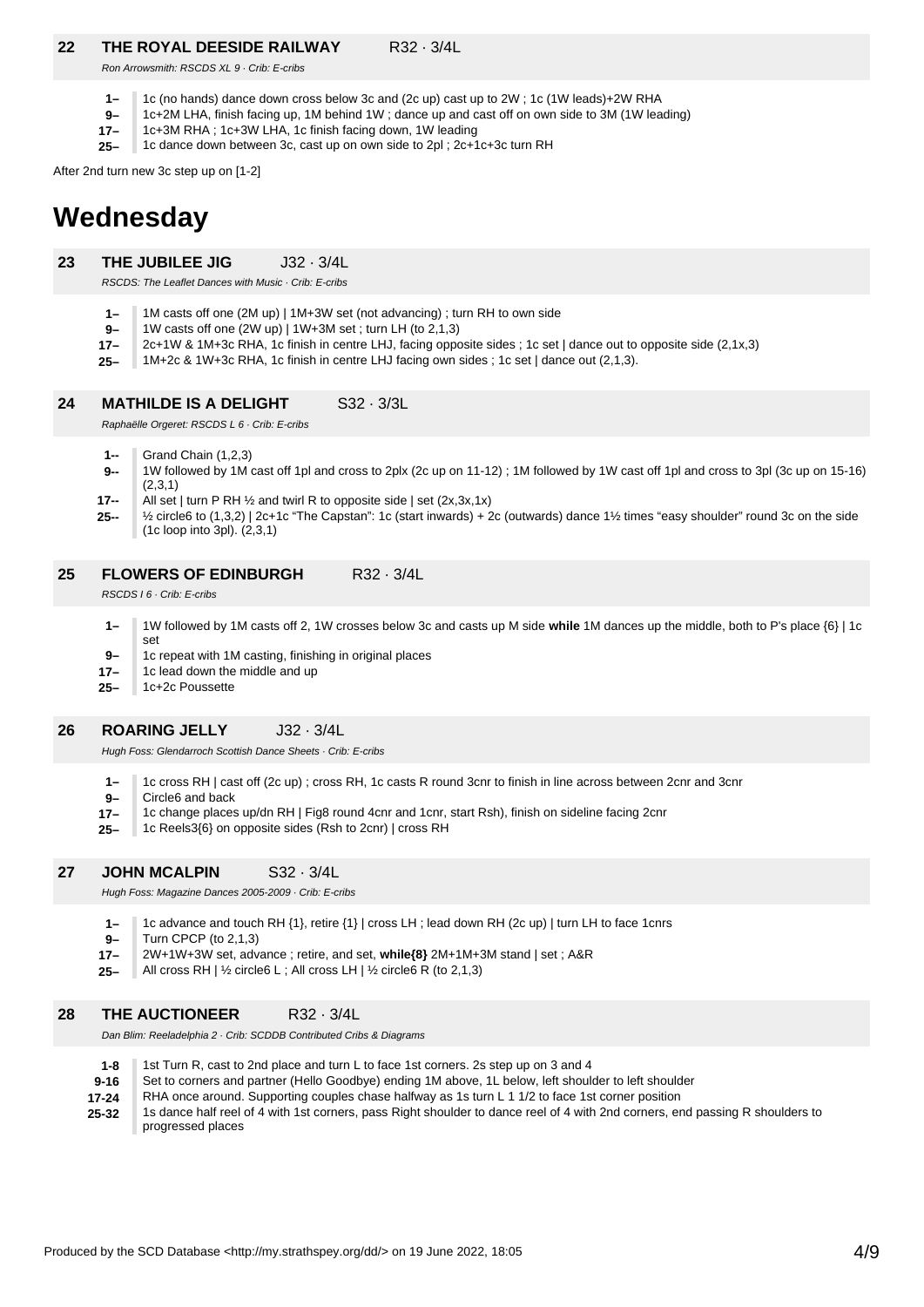## **29 ELLIE'S JIG** J32 · 3/4L

Melbourne Briscoe: The Slip Knot Collection · Crib: E-cribs

- **1–** 1W cross above P, dance down behind men, 2W follows on bar 3, 3W on bar 5, all cross below 3M and up own side to places
- **9–** Men repeat (Rsh to P)
- **17–** 1c+2c 6 bars of Knot, ½ LHA (to 1,2,3)
- **25–** 1c+2c Poussette

#### **30 FAIR DONALD** S32 · 3/4L

RSCDS XXIX 4 · Crib: E-cribs

- **1–** 1c dance NHJ between 2c and cast up to top ; dance NHJ between 3c and cast up to 1cnrs (2c up on [7-8])
- **9–** Reel4 with 1cnrs, at the end pass Lsh to face 2cnrs
- **17–** Reel4 with 2cnrs, finishing between 2c on own side, facing up NHJ
- **25–** 1c cast off one | 2c+1c+3c set ; all turn P BH

#### **31 THE FIRESIDE REEL** R32 · 3/4L

Scottish Country Dances of The 18th Century · Crib: MiniCribs

- **1-8** 1M casts to 2nd place, crosses & turns 2L RH to end in 2nd place opp side, 1L casts, crosses & turns 2M LH to end in 2nd pl opp side
- **9-16** 1s lead down & cast up round 3s, 2s+1s dance 1/2 R&L (2s end 2nd place opposite sides) 1 (2) 3
- **25-32 17-24** 1s+2s set & petronella turn moving anticl'wise to next position to Right, 1s+2s repeat 2 (1) 3 2s+1s+3s dance 6 bar reels of 3 on opposite sides giving RSh to 2nd corners (1M up, 1L down), 1s cross to own side 2nd place on bars 31-32

**32 EH3 7AF** J32 · 3/4L

Roy Goldring: RSCDS XL 6 · Crib: E-cribs

- **1–** 1c lead down the middle and up, on [8] 2c+3c step in for
- **9–** 1c+2c+3c Promenade, at end 1c cast off (to 2,1,3)
- **17–** 1c cross Rsh | turn 1cnr RH ; cross up/dn Rsh | turn 2cnr RH (2,1x,3) |
- **25–** 2c+1M & 1W+3c RHA ; 1c ½Fig 8 Rsh round 4cnr (2,1,3)

#### **33 THE BRAES OF TULLIEMET** S32 · 3/4L

RSCDS VII 12 · Crib: E-cribs

- **1–** 1c set | cast off (2c up) ; cross RH | cast off (3c up) (2,3,1x)
- **9–** 3c+1c circle4 L, to sidelines ; 1c dance to the top | cast off to face 1cnrs (3c down)
- **17–** 1c set to and turn corners
- **25–** Reels3{6} on the sides (Lsh to 1cnr) | 1c cross over (2,1,3)

#### **34 THE DEIL AMANG THE TAILORS** R32 · 3/4L

RSCDS XIV 7 · Crib: E-cribs

- **1–** 1c+2c set, ½ RHA ; set, ½ LHA
- **9–** 1c lead down the middle and up, 2c step in for
- **17–** 1c+2c Allemande
- **25–** 2c+1c+3c circle6 and back.

## **Thursday**

**35 THE GRASSMARKET REEL** R32 · 3+3RR

Tim Wilson: Magazine Dances 2005-2009 · Crib: E-cribs

### Trio face Trio RR

- **1–** All Circle6 and back
- **9–** Middle dancers RHA with dancers on their R ; repeat to the L
- **17–** the four corner dancers A&R diagonally ; the middle dancers dance BtoB
- **25–** All cross RH to opposite, to meet new trio | repeat LH : turn next opposite RH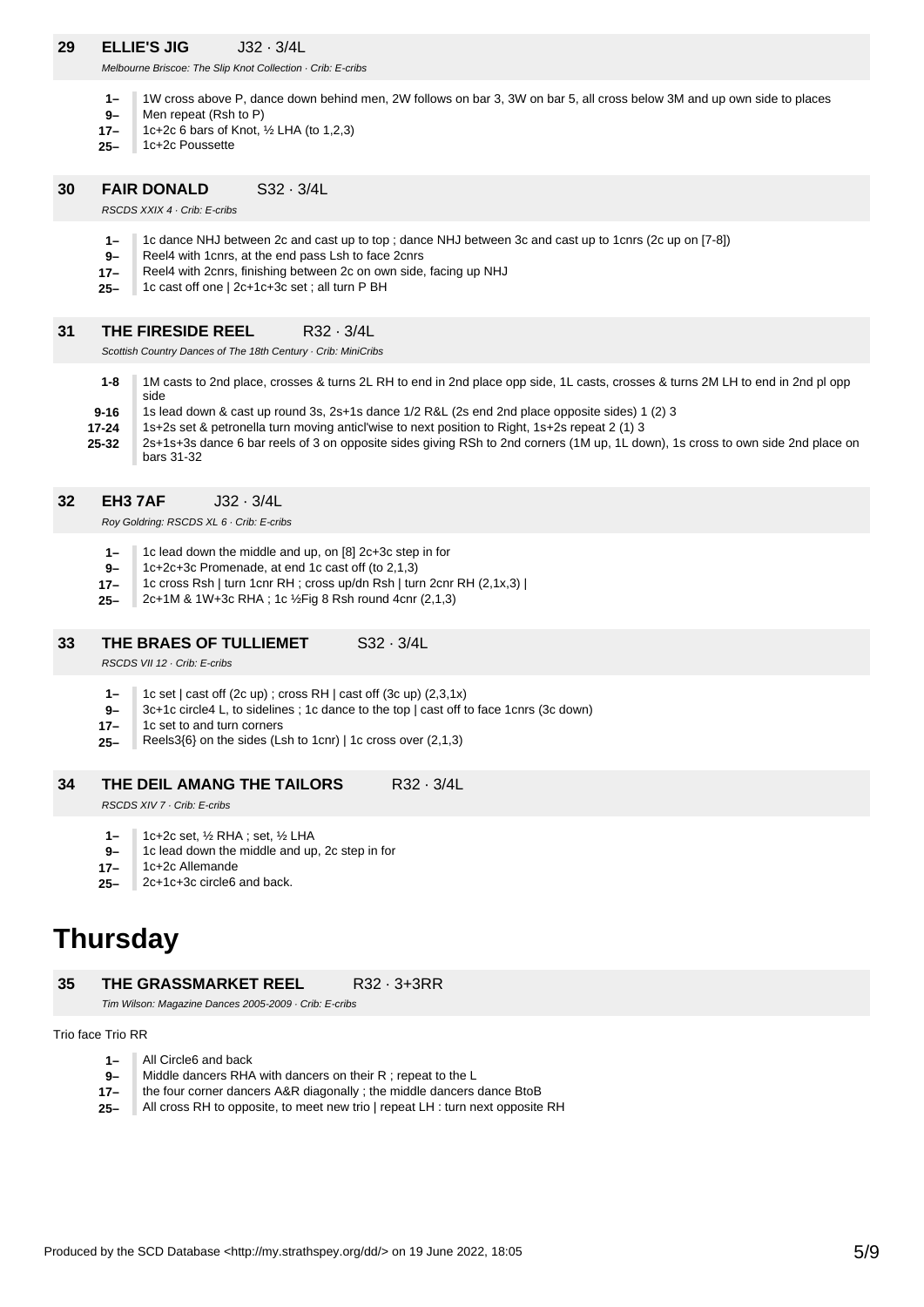## **36 THE SCALLYWAG** J40 · 3/4L

Jennifer Kelly: RSCDS LII 5 · Crib: E-cribs

- **1--** 1c long cast (2c up) ; turn LH to face 1cnr
- **9--** 1c set to 1cnr | Turn 1cnr RH ¾ into lines across and face 4cnr ; ½ Lsh Reel3 across into facing lines across
- **17--** Lines A&R ; 1c dance Rsh round P to face 3cnr (pos)
- **25-** repeat [9-16] with these corners, finishing 1M between 2c facing 1W between 3c
- **33--** 1c set adv and join RH | set RHJ, 1W turning under the arms and 1c face up RHJ still on opp. side ; 1c cross up and cast to 2pl  $(2.1.3)$

#### **37 DELVINE SIDE** S32 · 3/4L

William (18C) Campbell: RSCDS II 9 · Crib: E-cribs

- **1–** 1c+2c set | cross Rsh (no hands) ; repeat
- **9–** 1c down the middle and up, 2c step in
- **17–** 1c+2c Allemande, finish facing 1cnr
- **25–** 1c turn 1cnr BH, pass Rsh, turn 2cnr BH, cross Rsh to (2,1,3)

Note: older instructions tell 1c to turn once LH on 23-24; the current (revised) instructions leave that unspecified.

#### **38 START YOUR ENGINES** J32 · 3/4L

Ellen Ternes: StrathsBabes · Crib: E-cribs

- **1--** Reel3 in tandem on Wside, 1c (1W leading) LSh to 2W. On [4] 1M takes the lead
- **9--** Reel3 in tandem on Mside, 1c (1M leading) RSh to 2M. On [12] 1W takes the lead. 1c ends in 1pl centre facing down (1,2,3)
- **17--** 1c dance down between 3c, cast up to 2pl (2c up) ; all turn P RH (2,1,3)
- **25--** Circle6 L  $\{3\}$ , cross R foot over and pivot L; chase cclw  $(2,1,3)$

#### **39 BARBARA'S STRATHSPEY** S32 · 3/4L

Sue McKinnell: RSCDS XLVL4 · Crib: E-cribs

- **1–** 1c set | cast (2c up) ; ½ Fig8 L (2,1x,3)
- **9–** All set | 1c cross Rsh ; 1c+3cnr turn RH 1½ (to 1,2,3 on M side, 2,3,1 on W side)
- **17–** 3C Bourrel: 2W+3M chase cclw half round to midline **while**{4} 1M+3W & 2M+1W set adv | turn BH ¾ and pivot R, all facing P on midline (3,1,2) ; All set | All C turn BH ¾ to sidelines
- **25–** All chase clw  $\frac{1}{2}$  round; all turn P RH  $\frac{1}{2}$  and twirl R to (2,1,3)

#### **40 QUEEN VICTORIA** R32 · 2/4L

Miss Milligan's Miscellany of Scottish Country Dances · Crib: MiniCribs

- **1-8** 1s turn RH; turn LH into a line across holding 2s by RH
- **9-16** 1s+2s Bal-in-Line twice, 1M+2L & 1L+2M turn 2H (4 PdeB), 1s+2s end in line facing down
- **17-24** 1s+2s dance in line down the middle, pull back RSh to face up, rejoin hands & dance back up. Bars 23-24 1s dance in front of 2s ready for …
- **25-32** 1s+2s dance Poussette

#### **41 THE DUKE OF ATHOLL'S REEL** J32 · 2/4L

Thomas Skillern: RSCDS XVI 3 · Crib: E-cribs

- **1–** 1c+2c set, ½ RHA ; set, ½ LHA
- **9–** 1M+2W set advancing, turn RH ; 1W+2M repeat
- **17–** 1c cross RH, cast off (2c up) ; ½ Fig8 up round 2c
- **25–** 2c+1c R&L.

#### **42 THE ENGINE ROOM** R32 · 3/4L

Thomas, Gary & Wallace, Ron: The San Andreas Collection · Crib: E-cribs

- **1–** 1c+2c+3c set | Mirror Reels3{6} on own side, 2c start out and up
- **9–** 1c dance BtoB ; cast off (2c up) | cross RH and face out (2,1x,3)
- **17–** 1cnrs dance BtoB diagonally **while**{4} 1c cast R to meet in centre and stand BtoB, M facing down, W up ; All dance 4 bars of DTr, finish 1M facing up, 1W down
- **25–** 2cnrs dance BtoB diagonally **while**{4} 1c cast R to meet in centre and stand BtoB, facing opposite side ; All dance 4 bars of DTr, finish (2,1,3)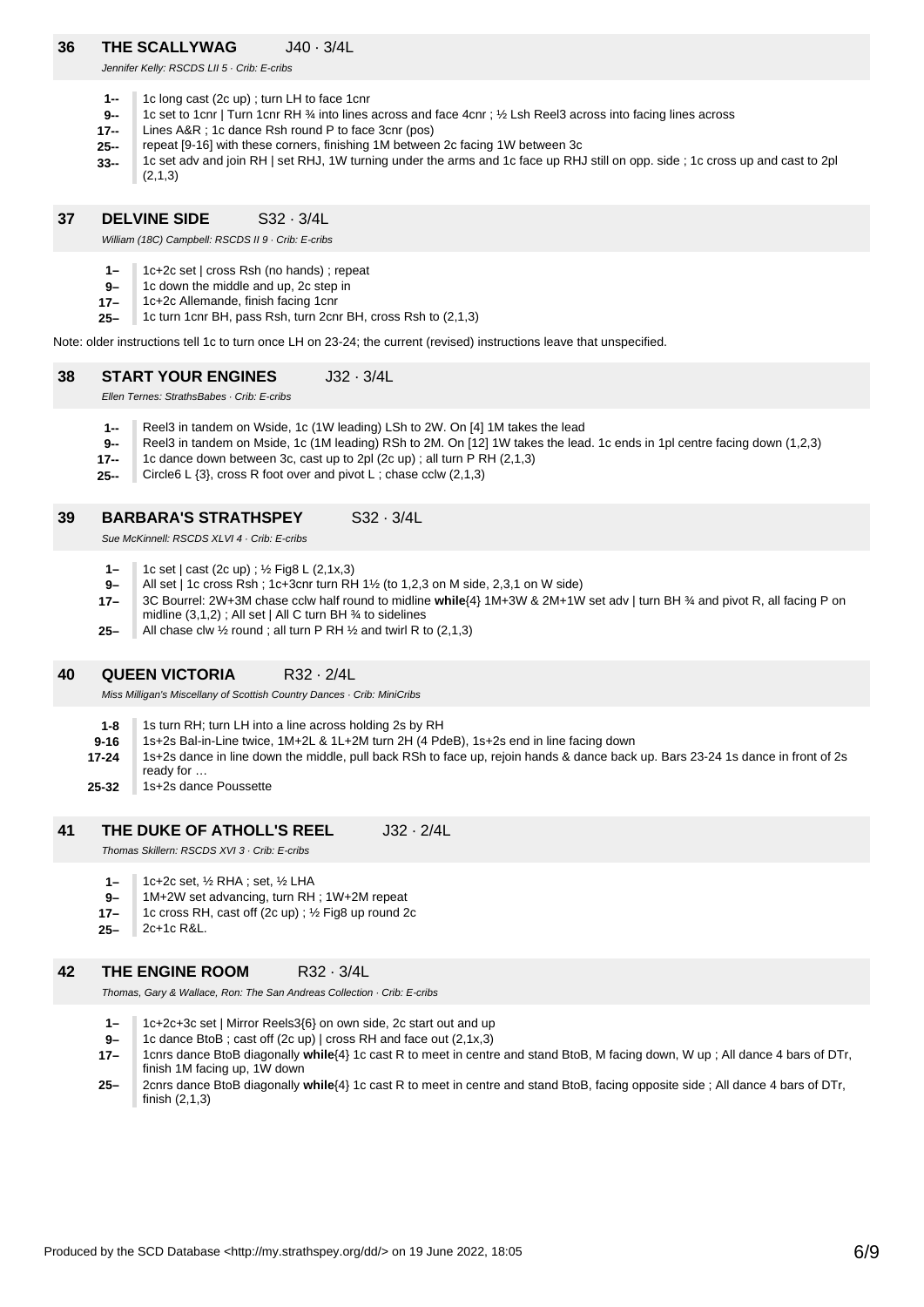## **43 STATE OF GRACE** S32 · 3/4L

Tim Wilson: Dances Online [San Francisco] · Crib: E-cribs

- **1--** 1c+2c Poussette (1,2,3)
- **9--** 1c (touching NH briefly) long cast to 2pl (2c up) ; dance between 3c, cast up to face 1cnrs
- **17--** 6 bars of SetH&G. On [23] all clap and 1c Petronella turn to 2pl (2,1,3)
- **25--** Circle6 L for 3 steps. On [28] all dance into centre and pivot R to face out ; on [29] all dance out and chase clw to places (2,1,3)

#### **44 TRIBUTE TO THE BORDERS** J32 · 3/4L

Roy Goldring: The Leaflet Dances with Music · Crib: E-cribs

- **1–** 1c cross RH | cast (2c up) ; turn 1¼ RH to promhold facing M side
- **9–** 1c Rsh ½Reel3 with 2M+3M ; Rsh ½Reel3 with 3W+2W, 1c finish in centre facing 3W (now in 1W pl)
- **17–** 1c set to 3W pulling Rsh back | set to 2W ; set to 2M | 1c set to 3M **while**{2} 3c+2c set advancing into
- **25–** 3c+1c+2c Allemande

#### **45 DALKEITH'S STRATHSPEY** S32 · 3/4L

RSCDS IX 6 · Crib: E-cribs

- **1–** 1c (NHJ) set to 2W | 1c+2W circle3 L ; 1c set to 2M | 1c+2M circle3 L, 1c finish in the middle facing down
- **9–** 1c lead down (2c up) ; and up to between 2c, 1M facing 2W and 1W facing 2M
- **17–** 1c+2c Reel4 across, 1c finish facing 1cnrs
- **25–** Turn CPCP (2,1,3) (1st time through finish NHJ facing new 2W)

#### **46 THE HIGHLANDMAN KISSED HIS MOTHER** R32 · 3/4L

Miss Milligan's Miscellany of Scottish Country Dances · Crib: E-cribs

- **1–** 1c turn RH | cast off (2c up) ; turn LH 1½ to face 1cnrs
- **9–** 1c set to and turn corners, finish facing 1cnrs
- **17–** Reels3{6} with corners, Lsh to 1cnr | 1c cross RH to own side (2,1,3)
- **25–** 2c+1c+3c circle6 and back

# **Friday**

#### **47 THE MACHINE WITHOUT HORSES** J32 · 3/4L

David Rutherford: RSCDS XII 12 · Crib: E-cribs

- **1–** 1c set | cast off (2c up) ; 1c+3c RHA
- **9–** 1c set | cast up (2c down) ; 1c+2c LHA
- **17–** 1c followed by 2c dance between 3c, cast up round them, dance up, 1c cast off to 2pl, **while** 2c dance into 1pl (no loops)
- **25–** 2c+1c R&L

#### **48 PEGGY'S LOVE** S32 · 3/4L

RSCDS VIII 2 · Crib: E-cribs

- **1–** 1c long cast to 3pl **while{4}** 3c set | dance up to 1pl ; repeat the figure (1,2,3)
- **9–** 1c cross below 2c, cast behind 3c (2c up) and lead up to 1cnrs ; set to 1cnrs, to 2cnrs, finish 2plx in middle facing down
- **17–** 1c dance between 3c, cross and cast up to 2pl, 2c dance in on [20] ; 2c+1c ½Poussette (1,2,3)
- **25–** 1c+2c Allemande (2,1,3)

#### **49 THE DANCERS' WEDDING** R32 · 3/4L

Jimmie Hill: RSCDS XLI 3 · Crib: E-cribs

- **1–** 1c turn RH ½ | set to P with RHJ (2c up) ; 1c lead down, cross below 3c and cast up to (2,1,3)
- **9–** All A&R ; ½ Reels3 across (Lsh to 1cnr) (2x,1x,3x)
- **17–** All A&R ; ½ Reels3 across (Lsh to 3cnr pos), 1c finish LHJ with P and RHJ with 4cnr
- **25–** the Spoke: BiL{1}, advance LHJ cclw to next cnr {1} | repeat 3 times, on [31-32] 1c petronella turn to (2,1,3)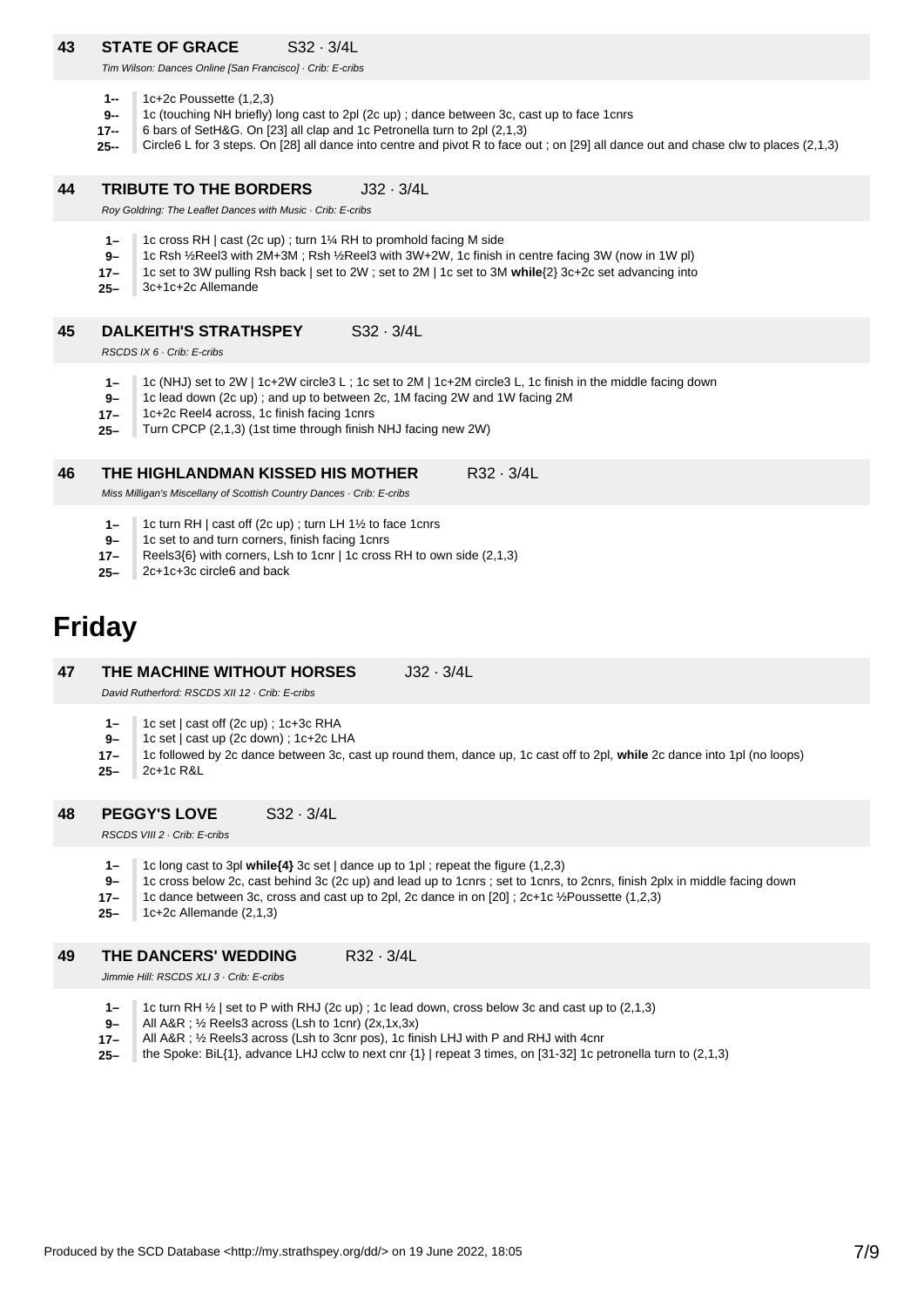## **50 MISS ALLIE ANDERSON** J32 · 3/4L

Mina Corson: The Leaflet Dances with Music · Crib: E-cribs

- **1–** All clap, 1W+2W+3W dance Rsh once round P to face down with him RHJ ; All lead down the middle
- **9–** All M turn P under R arm and lead up to (1x,2x,3x) ; All set, ½ RH turn into
- **17–** 1c+2c+3c Promenade (1,2,3)
- **25–** 1c+2W RHA, 1M finishing 2pl own side (2M up on [3-4]) ; 1c+2M LHA (2W up on [7-8]) to (2,1,3)

#### **51 THE MINISTER ON THE LOCH S32 · 3/3L**

Roy Goldring: Magazine Dances 2005-2009 · Crib: E-cribs

- **1–** 1c+2c Poussette
- **9–** 1c dance down 2 places, turn BH ; dance up 2 places, turn BH, open upwards and face out
- **17–** 1c+3c DblFig8 round 2c, 1c casting, 3c crossing up to begin, 1c finish facing out for
- **25–** 1W+2W & 1M+2M turn EH 1½ ; 1c+3c repeat (2,3,1)

#### **52 PINEWOODS REEL** R32 · 3/4L

John Bowie Dickson: A Yankee Sampler · Crib: E-cribs

- **1–** 1c+3c DblFig8 (1c cast to start) (1c finish in 2pl BtoB own side, 2c steps up)
- **9–** »Petronella Triangles«: 1c DTr {8}and finish facing 3cnr **while**{8} 2c+3c set | Petronella 1 place cclw ; set | Petronella 1 place cclw (to diagonally exchanged places)
- **17–** ½ diagonal Reel4 with 1cnrs, pass Rsh to face 4cnr positions ; ½ diagonal Reel4 with 2cnrs, finish facing 1cnr for:
- **25–** Reels3{6} across (Lsh to 1cnr), 1c turn RH (2,1,3) (but on 2nd time through 1c dance NHJ to 4pl as 4c continue the reel, casting into 3pl).

#### **53 RENDEZ-VOUS À VICHY** J32 · 3/4L

Aliénor Latour: The Paris Book of Scottish Country Dances, volume 1 · Crib: SCDDB Contributed Cribs & Diagrams

- **1- 8** 1s turn RH 1½ times, then 1s+2s dance Set+Link
- **9-16** 2s+1s dance a Men's chain
- **17-24** 2s+1s+3s dance reels of 3 on the sides, 1s and 3s passing LSh to begin and 1s finish facing 1st corners, 1M pulling back right shoulder at the end
- **25-32** 2s+1s+3s dance a Hello-goodbye setting, dancing a Petronella turn to 2nd place at the end. All clap on bar 31.

#### **54 THE FALKIRK LASS** S32 · 3/4L

Elaine Brunken: The Merse Collection · Crib: E-cribs

- **1–** 1c turn RH | cast off (2c up) ; cross LH | cast L to 1M/1W between 2c/3c
- **9–** In facing lines of three A[1]&R[1] | change places RH ; A[1]&R[1] | 2c+3c change back, 1c turn RH to face 1cnr
- **17–** Cnrs Pass and Turn (BH), 1c pass RSh to (2,1,3)
- **25–** All circle6 and back

#### **55 THE COLLEGE HORNPIPE** R32 · 3/4L

W Boag (18C): RSCDS XX 12 · Crib: E-cribs

- **1–** 1c+2c+3c circle6 and back, finishing in couples for
- **9–** 1c+2c+3c Promenade
- **17–** 1c cross RH, cast off one {3} cross LH, cast off one | lead up to face 1cnrs (2c up on [19-20]
- **25–** 1c SetH&G with clap on [31] and Petronella Turn to own sideline

#### **56 MIDSUMMER COMMON** S32 · 3/4L

Tom & Lindsey Ibbotson: RSCDS XLIX 3 · Crib: E-cribs

- **1--** 1c set | turn RH 1/2 ; lead down, cross below 3c (2c up on [5-6] and cast to 2pl (2,1,3)
- **9--** 1c set adv to into BtoB facing 1cr while 1cr set | turn 1cnr BH into lines across ; 1c set adv to into BtoB facing 2cr while 2cr set | turn 2cnr BH
- **17--** 2c+1M & 1W+3c circle3 L, at end 1c swivels R to face P ; 1c set | 1c Petronella turn (to 2,1,3)
- **25--** 1c+2c poussette